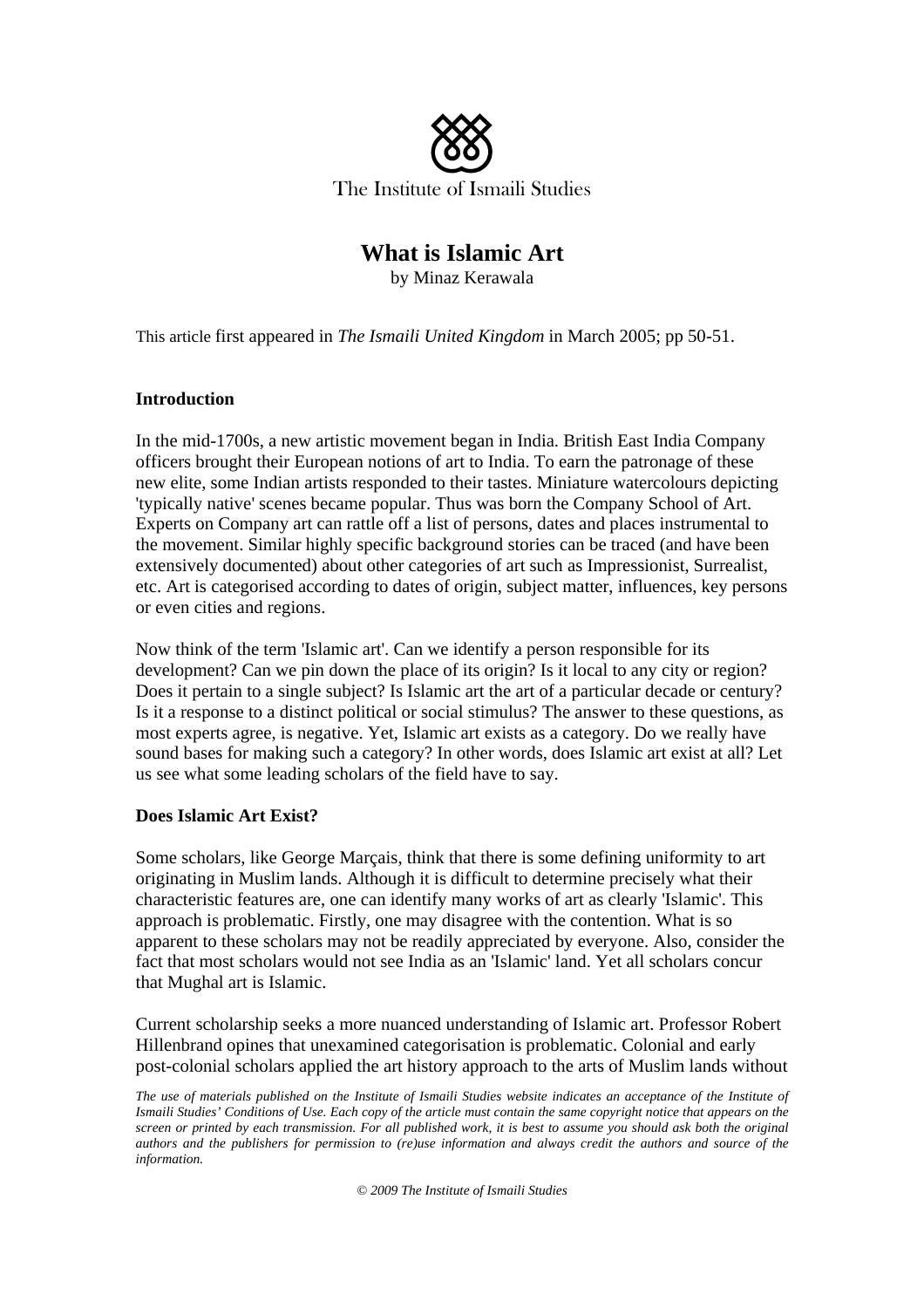

much reflection. This approach works well with European art because it has fixed reference points (e.g., we know where Michelangelo lived and when Van Gogh died). But such reference points are not clearly defined in the Muslim world. Furthermore, as an evocative term, the name 'Islamic' may mislead those used to thinking of art as 'Roman' or 'Greek'. Islam is not regional. How may we then justify the category of Islamic art?

# **A Way Out?**

Professor Oleg Grabar offers a possible solution. Cautioning against over-generalisation, he recommends that instead of viewing Islamic art as a body fixed in a particular locality, time, subject or function, we must understand it as a body shaped by a civilisation and culture. Barbara Brend adds that Islamic art means different things to different people. Scholars, students, artists, curators, Muslims, non-Muslims, tourists and enthusiasts could all interpret it differently.

We may settle for the latter approach despite it being too broad for scholarly use. The former approach could, caution notwithstanding, essentialise peoples' behaviour. Not everything Muslim people do is done because they are Muslims. When people pray facing Mecca or fast during Ramadan, this is clearly 'Islamic' behaviour. But can we say that the people of Lucknow are reputedly genteel because Lucknow was a Muslim kingdom? Obviously, such an allusion takes the idea that religion determines people's behaviour a bit too far. We have to be just as careful with our interpretation of Islamic art as art shaped by Islamic culture.

# **The End of Islamic Art?**

Most studies of Islamic art begin with the birth of Islam and end with the Ottomans or the Qajars of Persia in the early 20th century. Thereafter, most scholars forsake the term Islamic art and begin speaking of Muslim artists. Muslim artists continue to produce work of great beauty and complex meaning. But did 'Islamic art' end after 1925? Did Islamic cultural or civilisational influence cease with the fall of 'Islamic' empires? The decline of empires and the rise of the modern state changed patterns of patronage. If art produced by Muslims under modern state or private patronage does not qualify as Islamic art, does it mean that only art produced under the patronage of Muslim royalty or nobility was Islamic? This is a question that has not received much scholarly attention. We would do well to think about it.

# **What is Islamic?**

Our quest for the meaning of Islamic art boils down to the problem of deciding what is 'Islamic'. Marshall Hodgson coins the term 'Islamicate' instead of using Islamic. It acknowledges that Islam is not the sole influence on the actions and attitudes of Muslims. Professor Mohamed Arkoun's characteristically profound recommendation is that societies be viewed as not 'Islamic', but as 'shaped by the Islamic fact'. These distinctions and alternatives are well thought out, balanced and sophisticated. But most of us are not